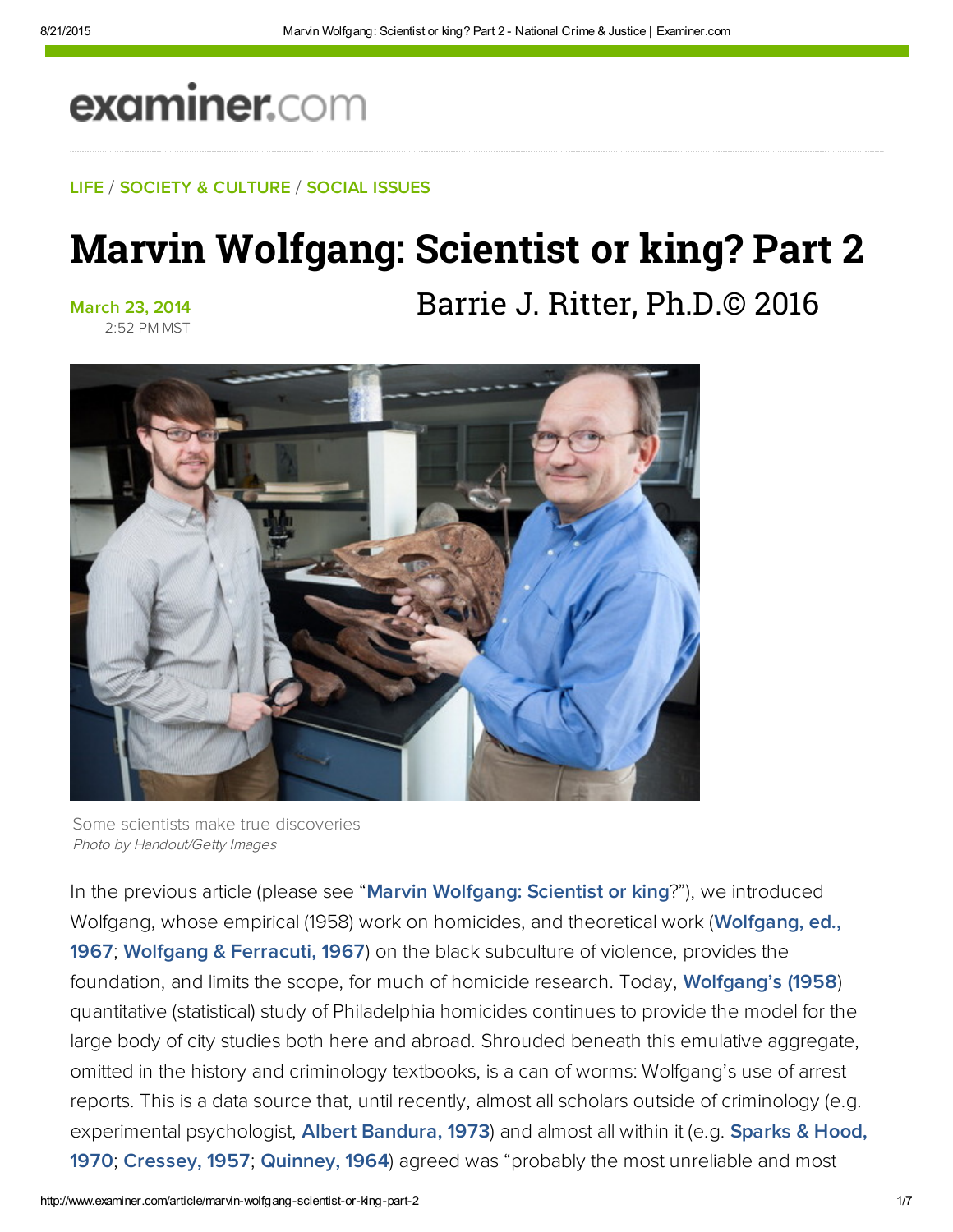#### 8/21/2015 Marvin Wolfgang: Scientist or king? Part 2 National Crime & Justice | Examiner.com

difficult of all social statistics" ([Sutherland](https://books.google.com/books?id=wqRQqXKuU7sC&printsec=frontcover&dq=sutherland+and+cressey+1978&hl=en&sa=X&ved=0ahUKEwjBkYqLud7PAhWJ6IMKHaR6CIcQ6AEIJTAA#v=onepage&q=sutherland%20and%20cressey%201978&f=false) & Cressey, 1978, p. 29). Even psychologists such as Bandura took it for granted that the police, as representatives of the middle and upper classes and from whom police reports come, practice differential enforcement of the laws, so statistics, particularly in regard to race and class, are at best a suspect source of information.

According to Sutherland and Cressey's classic criminology textbook, (1978, pp. 51-52), "The police constantly break the laws. The laws of arrest are rigidly limited, but some police officers exercise their authority with little reference to these limitations and in violation of laws. If illegal arrests are regarded as kidnappings, then the number of kidnappings by the police is thousands of times as great as the number of kidnappings by burglars and robbers. The courts, similarly, are not immune from criminal contagion, . . . . " The authors repeatedly warn against the use of crime statistics provided by the police because the view they give is distorted; it does not reflect the high number of crimes or the wide proportion of the population committing them. They make it appear that crimes by minorities and the poor are far greater than they are.

The intention of police reports as a data source was explained by Geis [\(1965](https://books.google.com/books?id=rVgaAAAAMAAJ&q=Geis+1965+crime+statistics&dq=Geis+1965+crime+statistics&hl=en&sa=X&ved=0ahUKEwjbtrKLut7PAhVn6YMKHXV5AtoQ6AEIIjAB), p. 30): "Most statistical reports which attempt to convey a picture of the illegal behavior of different segments within a society employ *arrest statistics for this purpose*." Any group believed to be crime-prone will be more heavily patrolled than others, and heavily patrolled areas where residents are presumed to be criminals will generate higher crime rates - not because more crimes are committed but because of the actions of the police (Geis).

In order to make arrest reports more widely accepted and used, Wolfgang financed [Curtis'](https://archive.org/details/crimesofviolence12mulvrich) (1969, 1974) contribution to Crimes of Violence, <sup>A</sup> Staff Report to the National Commission on the Causes and Prevention of Violence, Vol. 11, a 17-city study of four crimes, which used arrest reports and, for the first time ever, reported national-level data on race of offender by race of victim.

Wolfgang and Ferracuti (1967, pgs. 11-12) made several more significant efforts to ensure the success of the subculture of violence theory - that blacks value violence, while whites abhor it. The first was Wolfgang's use of arrest reports (Wolfgang, 1958) - knowing that in criminology, the methods one uses determines what one finds. Then Wolfgang and Ferracuti imposed a sort of enforced consensus within groups in The Subculture of Violence, wherein they wrote out what criminologists would have to do: "From the standpoint of theory: 1. [Group] Acceptance of a unified overall theory" and that theory, Wolfgang had already determined, would be his black subculture of violence. They set forth more specifics, including acceptance of definitions of concepts, acceptance of which methods to use, etc.

Then Wolfgang and Ferracuti (1967, pg. 11) lay down the following three guidelines ("From the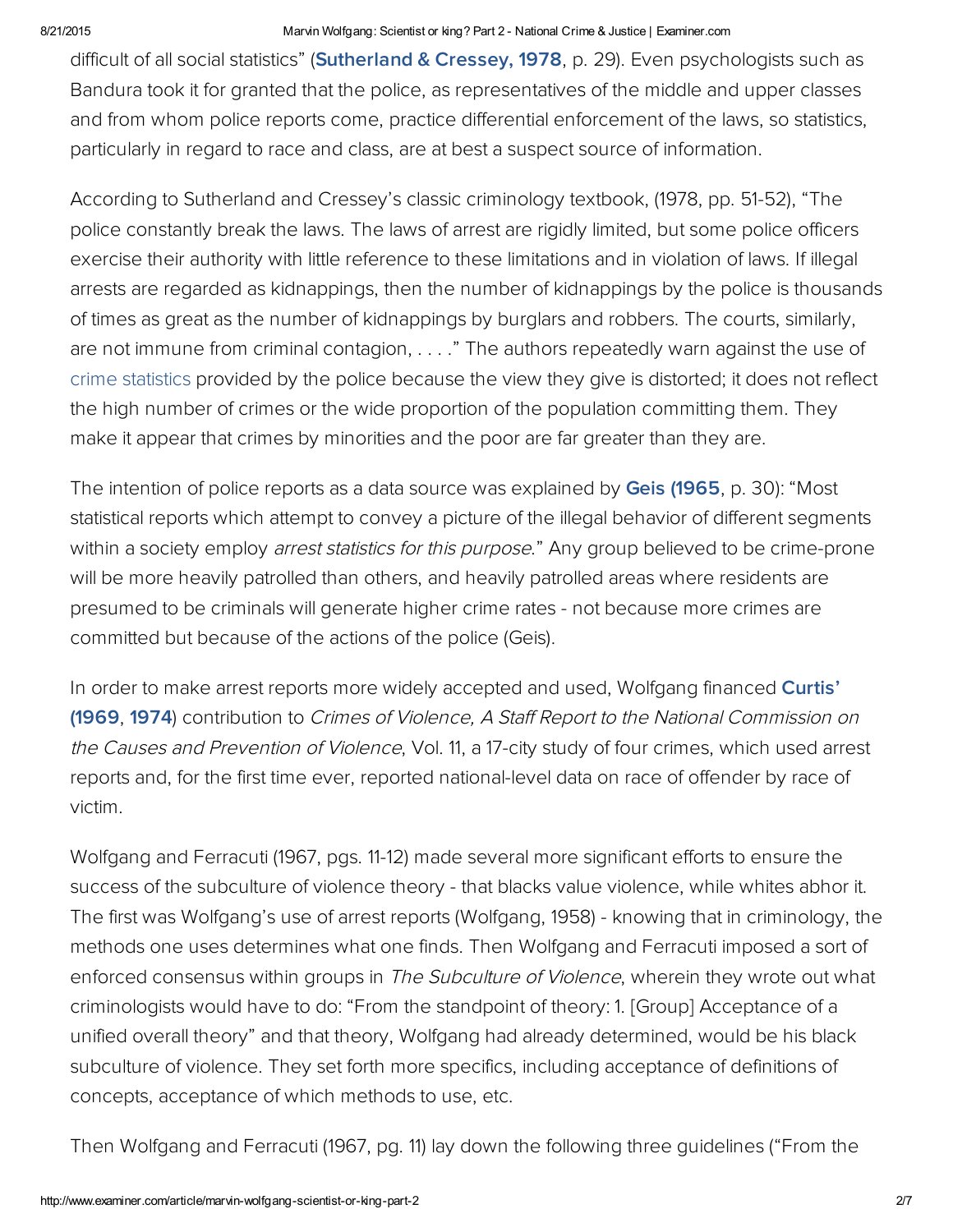#### 8/21/2015 Marvin Wolfgang: Scientist or king? Part 2 National Crime & Justice | Examiner.com

standpoint of group functioning") which demonstrate the lack of interest in independent thinking and an ethical orientation in research: "[1.] Minimum influence on research plans and operations exerted from outside the research team. [2.]Willingness of participants to subordinate their own methods and interests to achieve project aims. And [3]. Publication of research reports by the group as a whole rather than by individual members."

It is by means of [1] that no one can intervene to stop Wolfgang's policy proposal - the total destruction of black culture, and it is by means of [3] that no one would be held accountable for such harmful group deeds.

Wolfgang and Ferracuti (1967, p. 289) also proposed a "master plan" where there would be no "isolated or uncoordinated research" with the plan containing only "coordinated, centrally controlled, and integrated research." A variety of "active research designs, attractive to both the intellectual community of scholars and the agents of public decision, could be piloted throughout the country in such a way that all of them would be integrated into a macroscopic schema of testing, evaluating and weighting of the results." Each "attack" would be evaluated in terms of its ability to control and reduce violence.

In a study comparing Stockholm and Philadelphia ([Wikstrom,](http://www.tandfonline.com/doi/abs/10.1080/0735648X.1991.9721439?journalCode=rjcj20) 1991), one of the most important findings reported is the rarity of offenders having previous criminal records in Stockholm, in contrast to their purported prevalence in Philadelphia (Wolfgang, 1958). Before Wolfgang, most studies had shown murderers to be first time offenders, and they were known to be the best risks for parole (Stanton, 1969). But Wolfgang made a point of making blacks appear to be responsible for crimes of all sorts which makes them seem much more reprehensible.

Why would Wolfgang want to do this? Perhaps the answer lies in his (Wolfgang, ed., 1967, p. 4) most obviously anti-democratic and race-related statement pertaining to how he perceives white versus black murderers and their rightful penalties (or lack thereof): Wolfgang acknowledged the existing "social protection" for killings by middle-class white youths, men over 40, and middle-aged women who killed their husbands, all of whom "were regularly perceived by officialdom as having engaged in behavior alien to their past personality performances and are often excused by reason of insanity or some similar social sinecure of exoneration." On the other hand, the death of a "slum delinquent gang member" or drunken brawler is viewed differently at every decision point. In such cases, there is an official indictment "for homicides that appear to culminate lives dethroned of propriety and dignity, devoted to destruction of property and person. (We are not here arguing on behalf of the [latter] as also being subjects for social protection, although we would strongly maintain that social determinism needs as much judicial recognition as does psychic determinism. . . .)" In other words, whites get away with murder and should continue to do so, while blacks - both victims and offenders -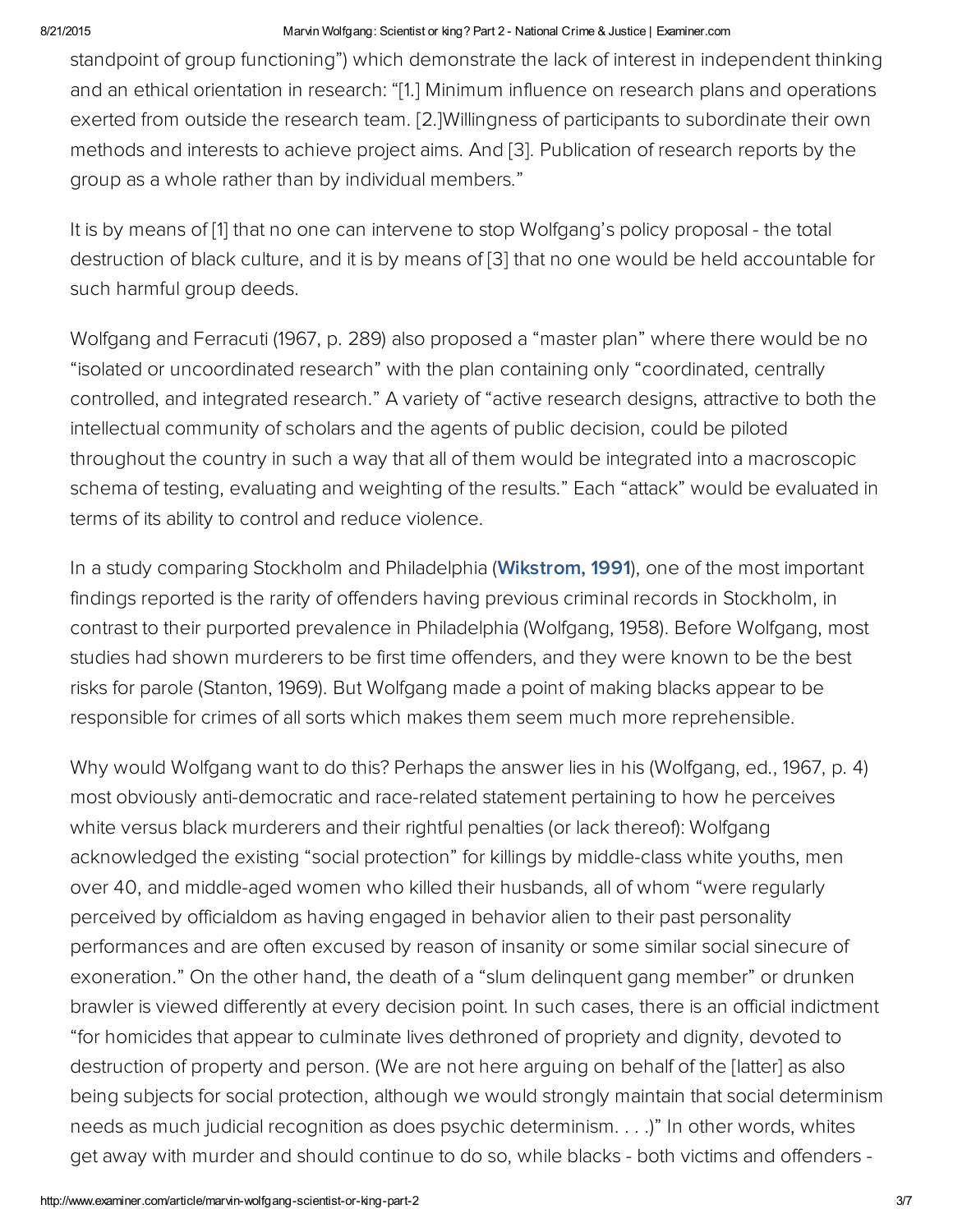contribute nothing to society and deserve its harshest punishments.

### SUGGESTED LINKS

- > [Marvin Wolfgang: Scientist or king?](http://www.ritterhomicideresearch.com/articles/Marvin-Wolfgang.pdf)
- [Serial killers: Some say they're white, others say black](http://www.ritterhomicideresearch.com/articles/Serial-killers_Some-say-white-others-say-black.pdf)
- [Ways to curtail serial murder: Considering normal human beings who kill](http://www.ritterhomicideresearch.com/articles/Ways-to-curtail-Serial-Murder_normal-humans-who-kill.pdf)
- [Curtailing serial murder: Modus Operandi and calling cards](http://www.ritterhomicideresearch.com/articles/Curtailing-Serial-Murder.pdf)
- > [Profiling: An obstacle to curtailing serial murder](http://www.ritterhomicideresearch.com/articles/Profiling_An-obstacle-to-curtailing-Serial-Murder.pdf)

### [Barrie Ritter](http://www.ritterhomicideresearch.com)

Crime & Justice Examiner